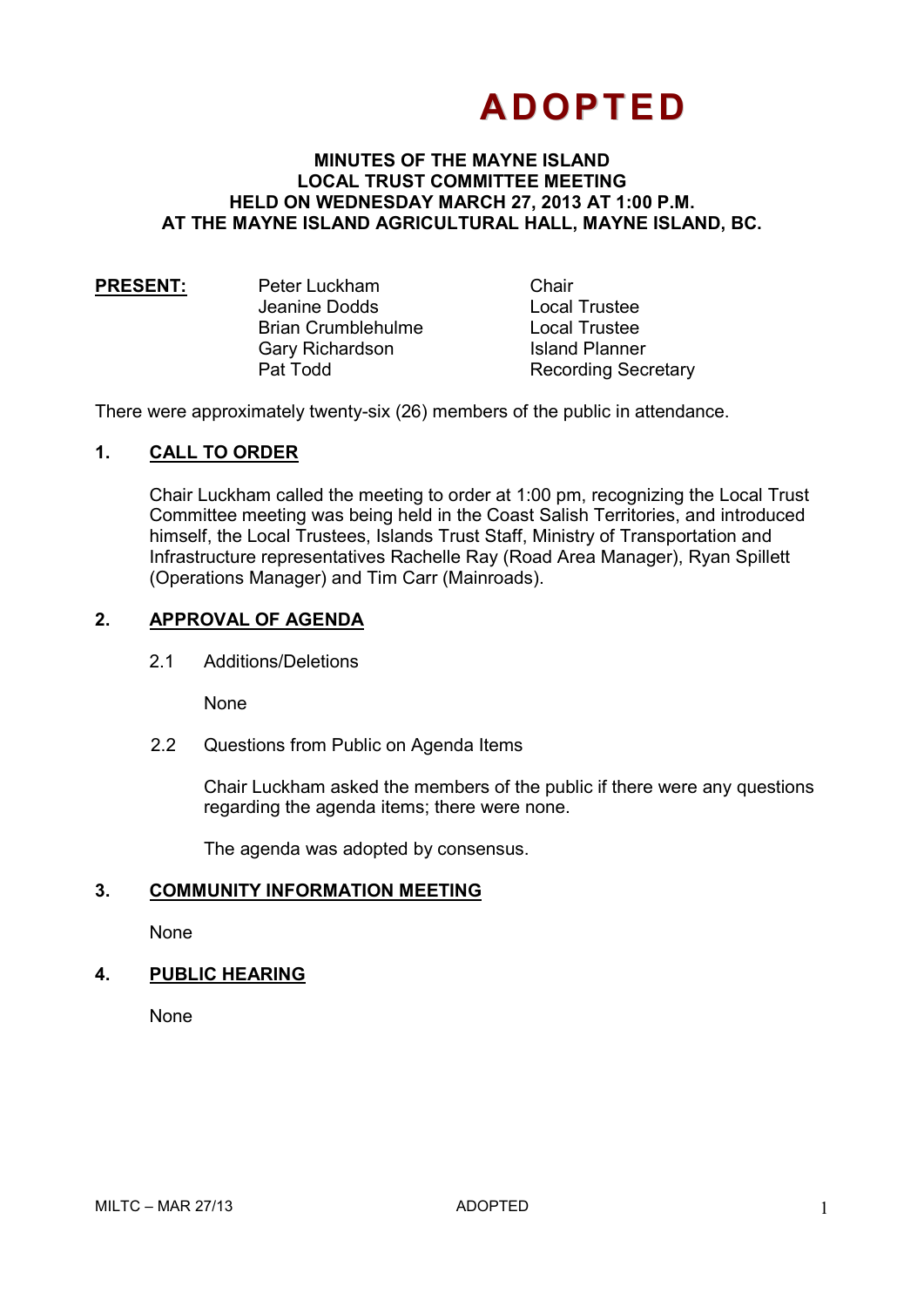# **5. PREVIOUS MEETINGS**

- 5.1 Local Trust Committee Minutes for Adoption
	- 5.1.1 Mayne Island Local Trust Committee Business Meeting Minutes of February 27, 2012

Chair Luckham asked the Trustees for any comments, and the following amendments were made:

• Pq.  $9$  – Barry Wilks: change "islanders" to Islands Trust...

The Mayne Island Local Trust Committee meeting Minutes of February 27, 2012, as amended, were adopted by consensus.

5.2 Public Hearing Records and Community Information Meeting Notes

None

5.3 Section 26 Resolutions-without-meeting

None

5.4 Advisory Planning Commission (APC) Minutes

None

# **6. BUSINESS ARISING FROM THE MINUTES**

6.1 Follow-up Action Report

Planner Richardson advised that the Community Information Meeting regarding the rezoning application MA-RZ-2012.1 (Oceanwood) is planned for April 20, 2013 at the Community Centre. Secondary Suites information session will be discussed later in agenda.

# **7. DELEGATIONS**

7.1 Southern Gulf Islands Electoral Area Director

No report

7.2 Ministry of Transportation and Infrastructure Representatives – Information Session

Presentation included the following points:

- **Mayne Island is part of South Island District**
- Routine Maintenance: priority of safety for travelling public which includes plowing, sign maintenance, etc.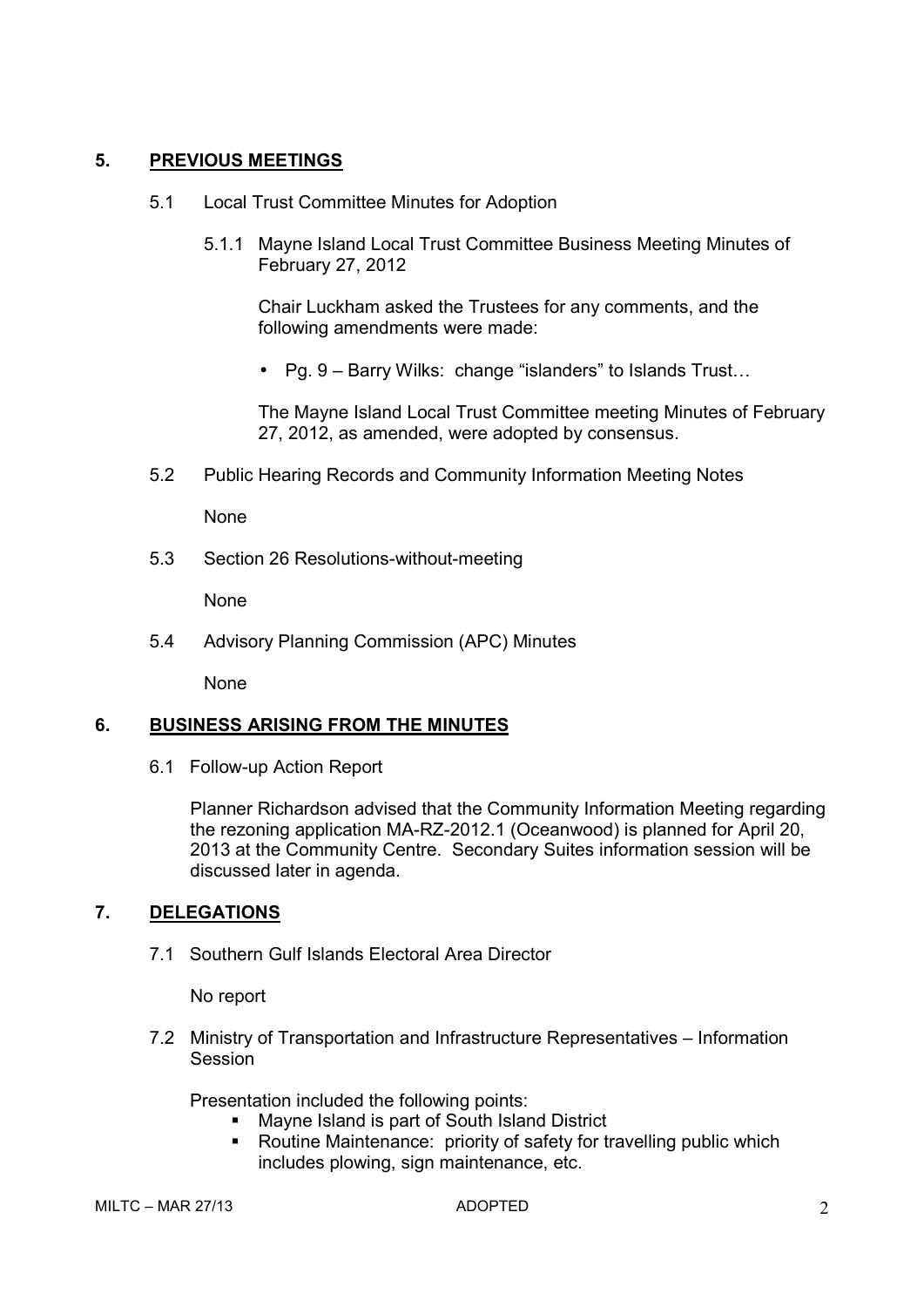- Quantified Maintenance: addresses predictable/seasonal issues and is planned annually – for Mayne Island these projects are carried out by Mainroads as contractor.
- Ministry is responsible for electrical maintenance, centre line painting, etc. and these projects are based on available funding
- Routine Maintenance is prioritized and completed on severity of deficiency
- Paving is contracted separately and is based on condition assessment and available funding
- Quantified Maintenance is also prioritized and completed based on available funding
- **Public is encouraged to contact either Ministry or Mainroads with** concerns and/or questions
- Abandoned vehicles: only those on the highway or highway right of way are under Ministry responsibility: can park for 72 hours on right of way after which RCMP notified to determine who owns it or if vehicle is stolen
- Residents encouraged to contact RCMP first and then Ministry regarding abandoned vehicles

Questions from Local Trust Committee

Trustee Dodds has been meeting with the residents of Georgina Point Road regarding concerns as to embankment erosion and safety of road/shoulders. Ministry is looking at a work plan and recommendations from a geotech review. The Ministry was encouraged to include the property owners in discussions. This stretch of road has long been a concern and conditions are worsening. Warning signage could be done quickly and/or could limit weight load on road. Ministry has this item on their agenda however it is one of many priorities throughout the Province.

Mayne Island Pathways Initiative

This island group is working to improve the infrastructure for non-motorized use of the roads (bikers and walkers) and is seeking information regarding right of ways, etc. Ministry does not have adequate maps of these items however Islands Trust maps and the CRD atlas may be helpful. Ministry supports volunteer efforts: just need a permit for project –depending on complexity of project.

Long term parking by ferry terminal

RCMP is responsible for enforcing the 72 hour parking law.

Concern raised regarding water lines being dug up twice this year by road works

Mainroads will address this issue.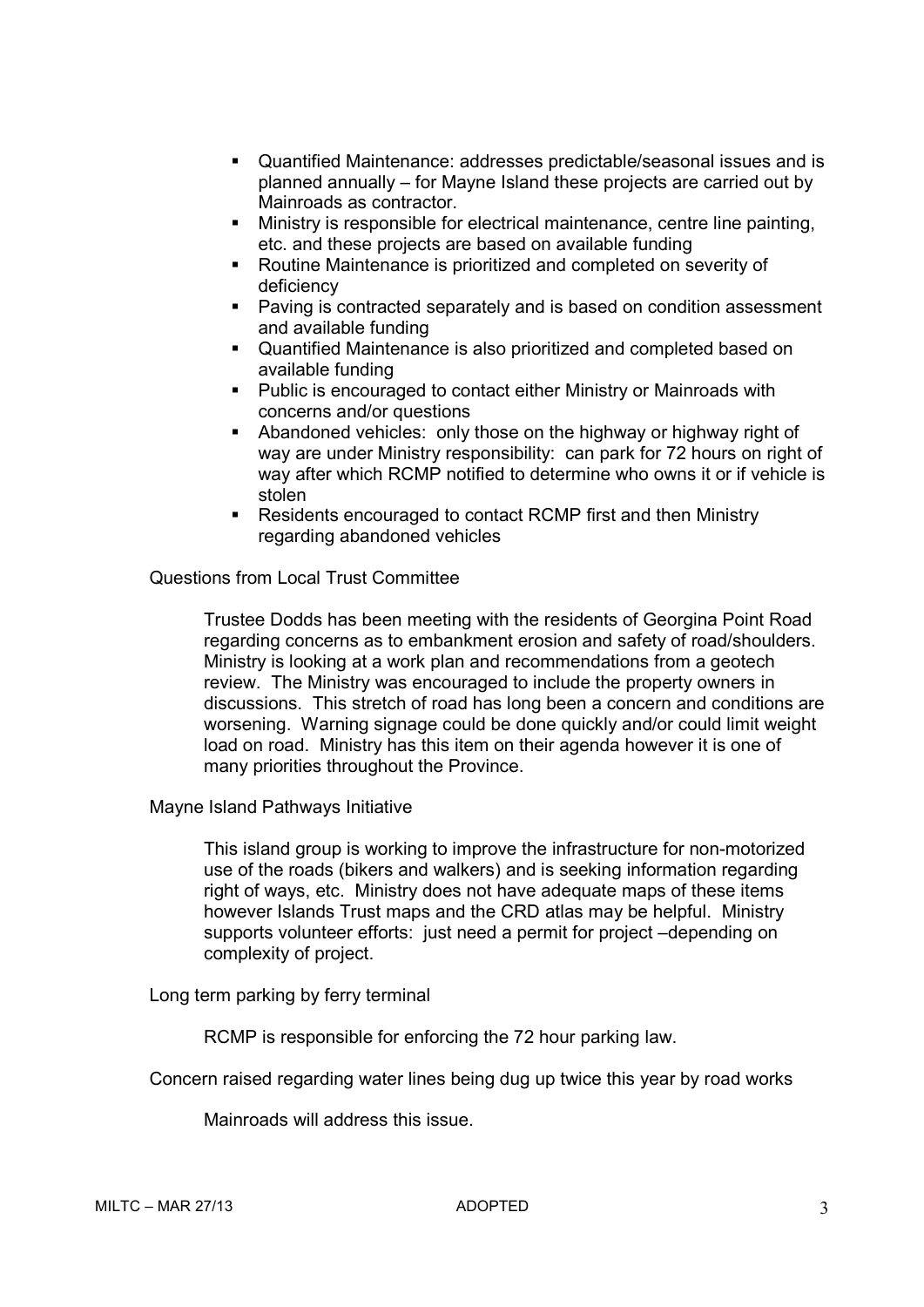#### Pot Holes

Important to deal with drainage issues first. There is an allocation of  $\frac{1}{2}$  km. of asphalt this year. It is felt that more communication with residents would help them to understand the system. Mainroads would be happy to come out and review the situation.

Comment as to good job of shoulder clearing by Mainroads.

Chair Luckham expressed appreciation to the Ministry of Transportation and Infrastructure and Mayneroad representatives.

\*Note - Break at 2:00 pm.; the meeting reconvened at 2:10 pm.

## **Resolution MA-LTC-11-13**

It was Moved and Seconded that Mayne Island Local Trust Committee direct staff to write a thank you letter to the representatives from the Ministry of Transportation and Infrastructure and Mainroads.

**CARRIED** 

## **8. CORRESPONDENCE**

8.1 J. Dufresne email dated March 12, 2013 re: Active Pass Lighthouse

Trustee Dodds has responded as to the significance and importance of the lighthouse to Mayne Island's history. It is necessary that this property (lighthouse and residence) be designated as a Heritage Lighthouse to preserve the structures.

# **Resolution MA-LTC-12-13**.

It was Moved and Seconded that Mayne Island Local Trust Committee authorize Trustee Dodds to draft a letter for the Chair's signature detailing the importance of the lighthouse and home.

#### **CARRIED**

8.2 M. Dunn letter dated March 14, 2013 re: Mayne Island Pathways Initiative Road Assessment

Mr. Dunn spoke during the Ministry presentation. Planner Richardson advised that he and Islands Trusts mapping department could assist with the project.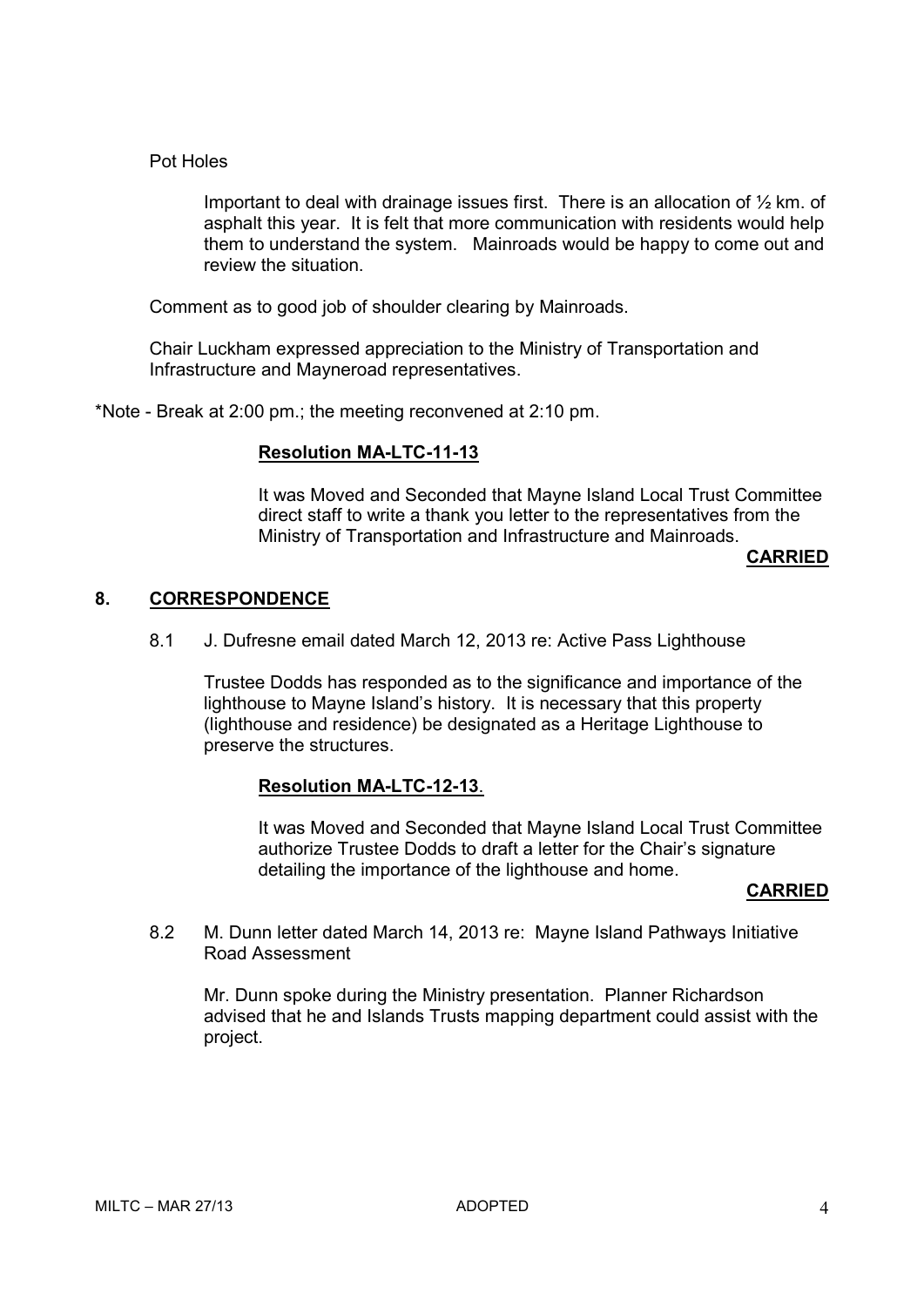## **9. APPLICATIONS, PERMITS, BYLAWS AND REFERRALS**

9.1 MA-RZ-2012.1 (Oceanwood) Advisory Planning Commission Comments

Planner Richardson outlined the comments received from the A.P.C.: the Community Information meeting (CIM) has been arranged for April 20, 2013 and he will be working with the applicant regarding the presentation at the CIM.

# **10. LOCAL TRUST COMMITTEE PROJECTS**

10.1 Secondary Suites

 Planner Richardson has developed questions to be reviewed at the meeting with stakeholders scheduled for April 24, 2013.

10.2 Potable Water for Boundary Adjustments

The Staff Report dated March 15, 2013, supported the drafting of a new bylaw whereby boundary adjustments between two lots with existing dwellings and existing potable water supplies would not have to comply with the proof of potable water at the time of subdivision.

## **Resolution MA-LTC-13-13**

It was Moved and Seconded that Mayne Island Local Trust Committee Draft Bylaw No. 158, cited as, "Mayne Island Land Use Bylaw No. 146, 2008, Amendment No. 1, 2013" be given First Reading.

# **CARRIED**

# **Resolution MA-LTC-14-13**

It was Moved and Seconded that the Mayne Island Local Trust Committee direct staff to refer Draft Bylaw No. 158, cited as,"Mayne Island Land Use Bylaw No. 146, 2008, Amendment No. 1, 2013" to the appropriate referral agencies.

#### **CARRIED**

# **Resolution MA-LTC-15-13**

It was Moved and Seconded that the Mayne Island Local Trust Committee direct staff to arrange a community information meeting for Draft Bylaw No. 158, cited as, "Mayne Island Land Use Bylaw No. 146, 2008, Amendment No.1, 2013".

#### **CARRIED**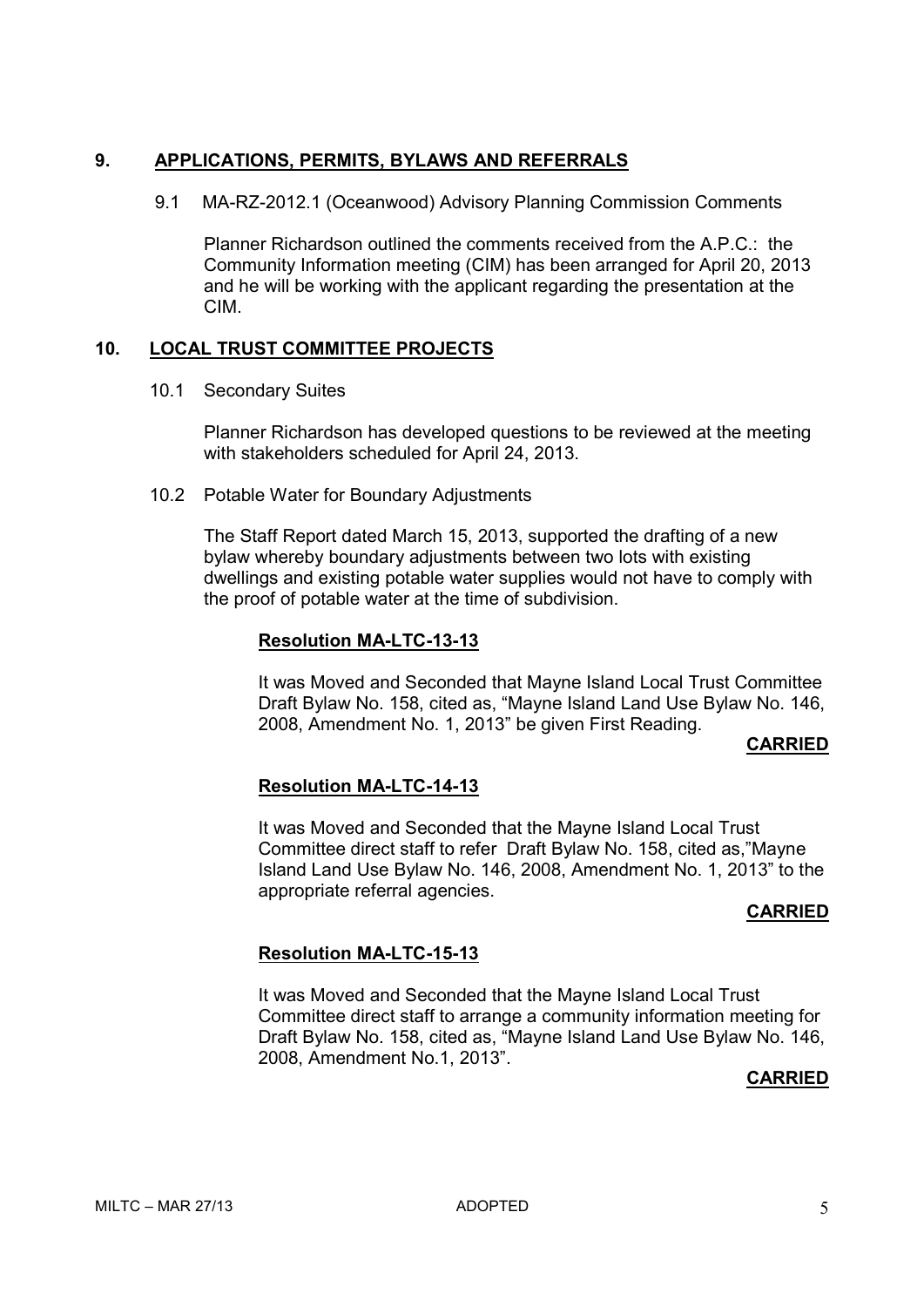## **Resolution MA-LTC-16-13**

It was Moved and Seconded that the Mayne Island Local Trust Committee direct staff to arrange a public hearing for Draft Bylaw No. 158, cited as, "Mayne Island Land Use Bylaw No. 146, 2008, Amendment No. 1, 2013".

# **CARRIED**

#### 10 **REPORTS**

- 11.1 Work Program Reports
	- 11.1.1 Mayne Island Local Trust Committee Work Program Report dated March 2013

Received for information

#### 11.2 Applications Report

11.2.1 Mayne Island Applications report dated March 2013

Planner Richardson advised that the Beeson application has been sent to the Board of Variance and the Oceanwood application is ongoing.

11.3 Expense/Budget Reports

Presented for information

11.3.1 Trustee and Local Expenses

Any questions can be directed to IT Financial Staff

11.4 Bylaw Enforcement

11.4.1 Derelict Vehicles

Planner Richardson reported that there have been a number of complaints. The situation could be addressed through a bylaw.

Discussion: It is not felt that a bylaw would address the problem. It was suggested that pressure on the Ministry of Transportation and Infrastructure and the RCMP would be more effective. RCMP could ticket vehicles. Some of the received complaints are for derelict vehicles on private property which Islands Trust has no authority over.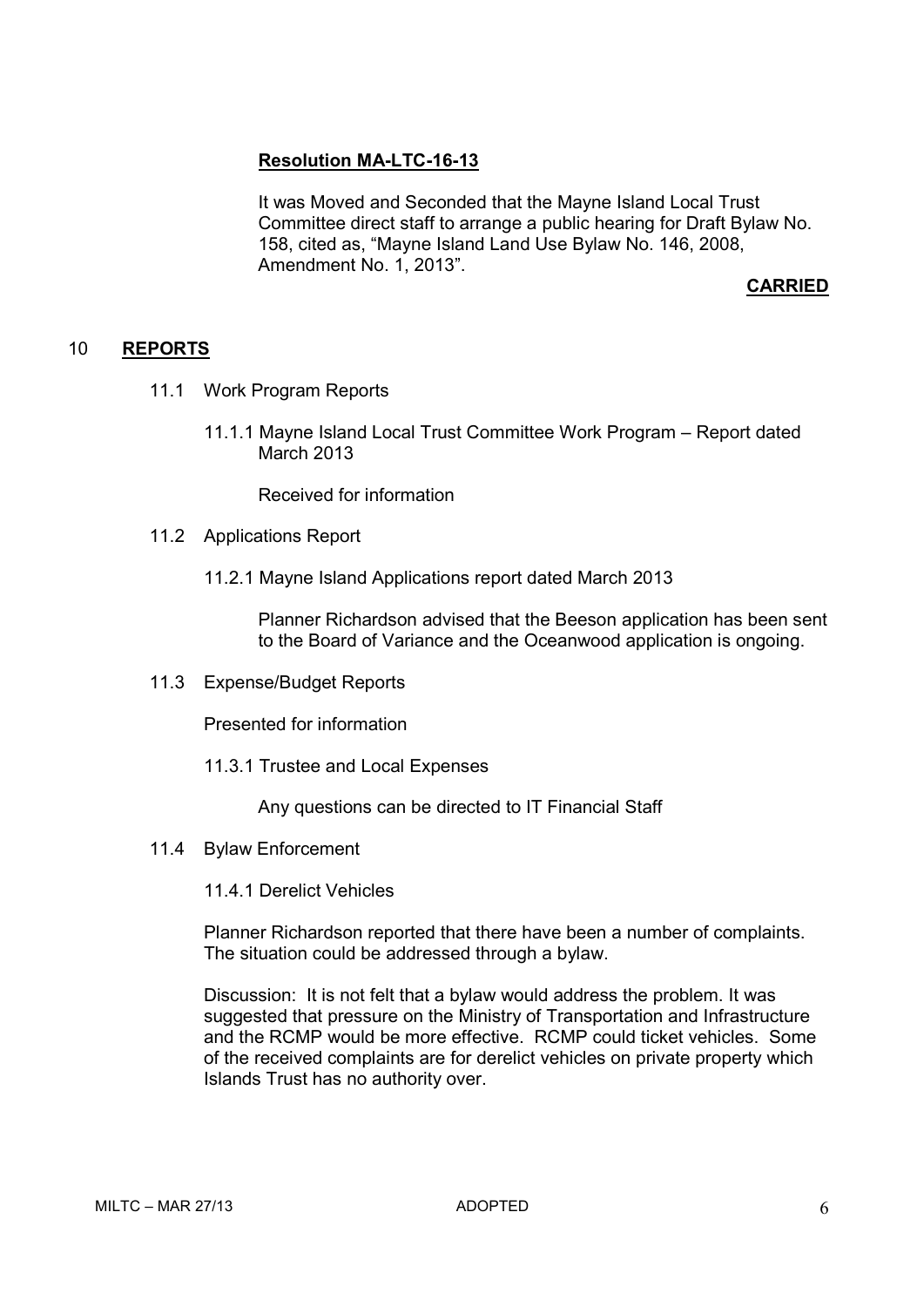# **Resolution MA-LTC-17-13**

It was Moved and Seconded that Mayne Island Local Trust Committee request staff draft a letter to the RCMP, with a copy to the Ministry of Transportation and Infrastructure, asking them to take action on abandoned vehicles at the end of Wood Dale Drive.

#### **CARRIED**

11.5 Adopted Policies and Standing Resolutions

Presented for information

- 11.6 Mayne Island LTC Web Page
	- It was suggested that a copy of the Ministry of Transportation and Infrastructure power point presentation be added to the web page.
- 11.7 Chair's Report

Trust Council met on Thetis Island. New Budget was adopted reflecting a 1.3% increase. Focus is on derelict vessels and lobbying regarding oil spill preparedness and increased tanker traffic concerns. Chair Luckham and Executive Council will be meeting with the Association of Vancouver Island Coastal Communities.

11.8 Trustee Report

The Trust Council will be meeting on Mayne Island in June.

Trustee Crumblehulme has been asked to organize and collaborate with Trustees and community organizations for a visit by the Lieutenant Governor on April 18, 2013.

There will be a recommendation to the CRD that a Transportation Commission for the Southern Gulf Islands be formed which would include water buses, road buses and docks. This authority would be able to access Federal Gas tax money for the infrastructure. Each island Transportation Committee will be going forward with plans for a trial bus service for the summer. These projects, although different in style, will be coordinated.

There was a meeting with the owner of Beacon Wireless. There is an interest in creating a plan that would cover Mayne and Galiano Islands to start this summer. The Federal Government has just announced that Local Governments could use Gas Tax money to improve Broadband accessibility.